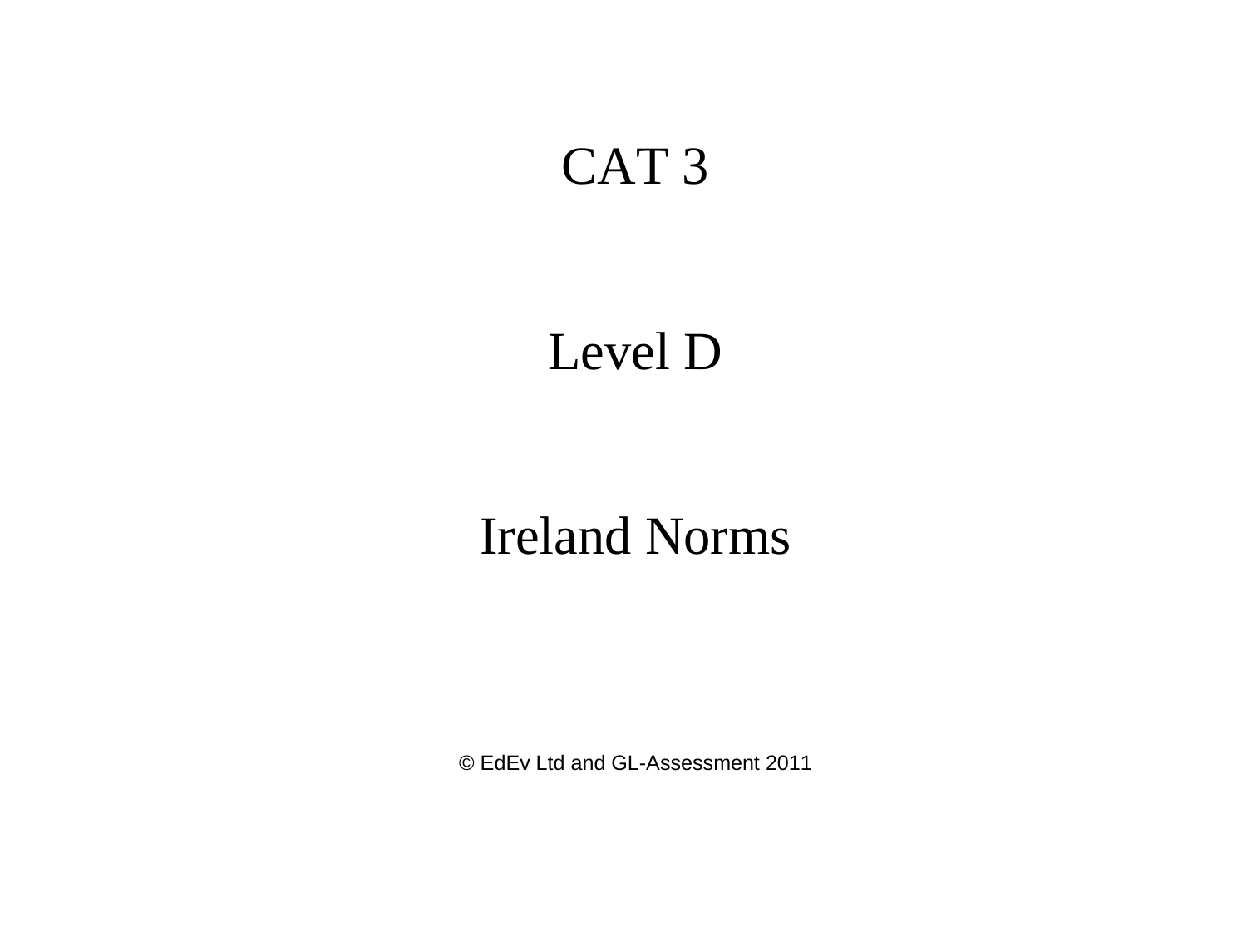#### **Table 1. CAT Level D – Verbal Battery: Norms for ages 10:06 to 13:03+ (6 th Class Primary typically)**

© EdEv Ltd and GL-Assessment 2011

| Raw<br><b>Score</b> |                    |                    |                    |                    |                    |                    | Age Band - Standard Age Score |                    |                    |                    |                    |                   | <b>Stanine</b> |
|---------------------|--------------------|--------------------|--------------------|--------------------|--------------------|--------------------|-------------------------------|--------------------|--------------------|--------------------|--------------------|-------------------|----------------|
|                     | $10:06 -$<br>10:08 | $10:09 -$<br>10:11 | $11:00 -$<br>11:02 | $11:03 -$<br>11:05 | $11:06 -$<br>11:08 | $11:09 -$<br>11:11 | $12:00 -$<br>12:02            | $12:03 -$<br>12:05 | $12:06 -$<br>12:08 | $12:09 -$<br>12:11 | $13:00 -$<br>13:02 | 13:03 or<br>above |                |
| $\Omega$            | 59                 | 59                 | 59                 | 59                 | 59                 | 59                 | 59                            | 59                 | 59                 | 59                 | 59                 | 59                |                |
|                     | 59                 | 59                 | 59                 | 59                 | 59                 | 59                 | 59                            | 59                 | 59                 | 59                 | 59                 | 59                |                |
| 2                   | 59                 | 59                 | 59                 | 59                 | 59                 | 59                 | 59                            | 59                 | 59                 | 59                 | 59                 | 59                |                |
| 3                   | 59                 | 59                 | 59                 | 59                 | 59                 | 59                 | 59                            | 59                 | 59                 | 59                 | 59                 | 59                |                |
| $\overline{4}$      | 59                 | 59                 | 59                 | 59                 | 59                 | 59                 | 59                            | 59                 | 59                 | 59                 | 59                 | 59                |                |
| 5                   | 59                 | 59                 | 59                 | 59                 | 59                 | 59                 | 59                            | 59                 | 59                 | 59                 | 59                 | 59                |                |
| 6                   | 59                 | 59                 | 59                 | 59                 | 59                 | 59                 | 59                            | 59                 | 59                 | 59                 | 59                 | 59                |                |
| $\overline{7}$      | 60                 | 59                 | 59                 | 59                 | 59                 | 59                 | 59                            | 59                 | 59                 | 59                 | 59                 | 59                |                |
| 8                   | 61                 | 61                 | 60                 | 59                 | 59                 | 59                 | 59                            | 59                 | 59                 | 59                 | 59                 | 59                |                |
| 9                   | 62                 | 61                 | 60                 | 60                 | 59                 | 59                 | 59                            | 59                 | 59                 | 59                 | 59                 | 59                |                |
| 10                  | 64                 | 64                 | 63                 | 62                 | 61                 | 60                 | 60                            | 59                 | 59                 | 59                 | 59                 | 59                |                |
| 11                  | 65                 | 64                 | 63                 | 62                 | 62                 | 61                 | 60                            | 59                 | 59                 | 59                 | 59                 | 59                |                |
| 12                  | 67                 | 67                 | 66                 | 65                 | 64                 | 63                 | 62                            | 62                 | 61                 | 60                 | 59                 | 59                |                |
| 13                  | 68                 | 67                 | 66                 | 66                 | 65                 | 64                 | 63                            | 62                 | 61                 | 61                 | 60                 | 59                |                |
| 14                  | 69                 | 68                 | 67                 | 66                 | 66                 | 65                 | 64                            | 63                 | 62                 | 62                 | 61                 | 60                |                |
| 15                  | 69                 | 69                 | 68                 | 67                 | 66                 | 65                 | 64                            | 64                 | 63                 | 62                 | 61                 | 60                |                |
| 16                  | 70                 | 69                 | 68                 | 67                 | 67                 | 66                 | 65                            | 64                 | 63                 | 63                 | 62                 | 61                |                |
| 17                  | 71                 | 70                 | 69                 | 69                 | 68                 | 67                 | 66                            | 65                 | 65                 | 64                 | 63                 | 62                |                |
| 18                  | 73                 | 72                 | 71                 | 70                 | 69                 | 69                 | 68                            | 67                 | 66                 | 65                 | 64                 | 64                |                |
| 19                  | 73                 | 73                 | 72                 | 71                 | 70                 | 69                 | 68                            | 68                 | 67                 | 66                 | 65                 | 64                |                |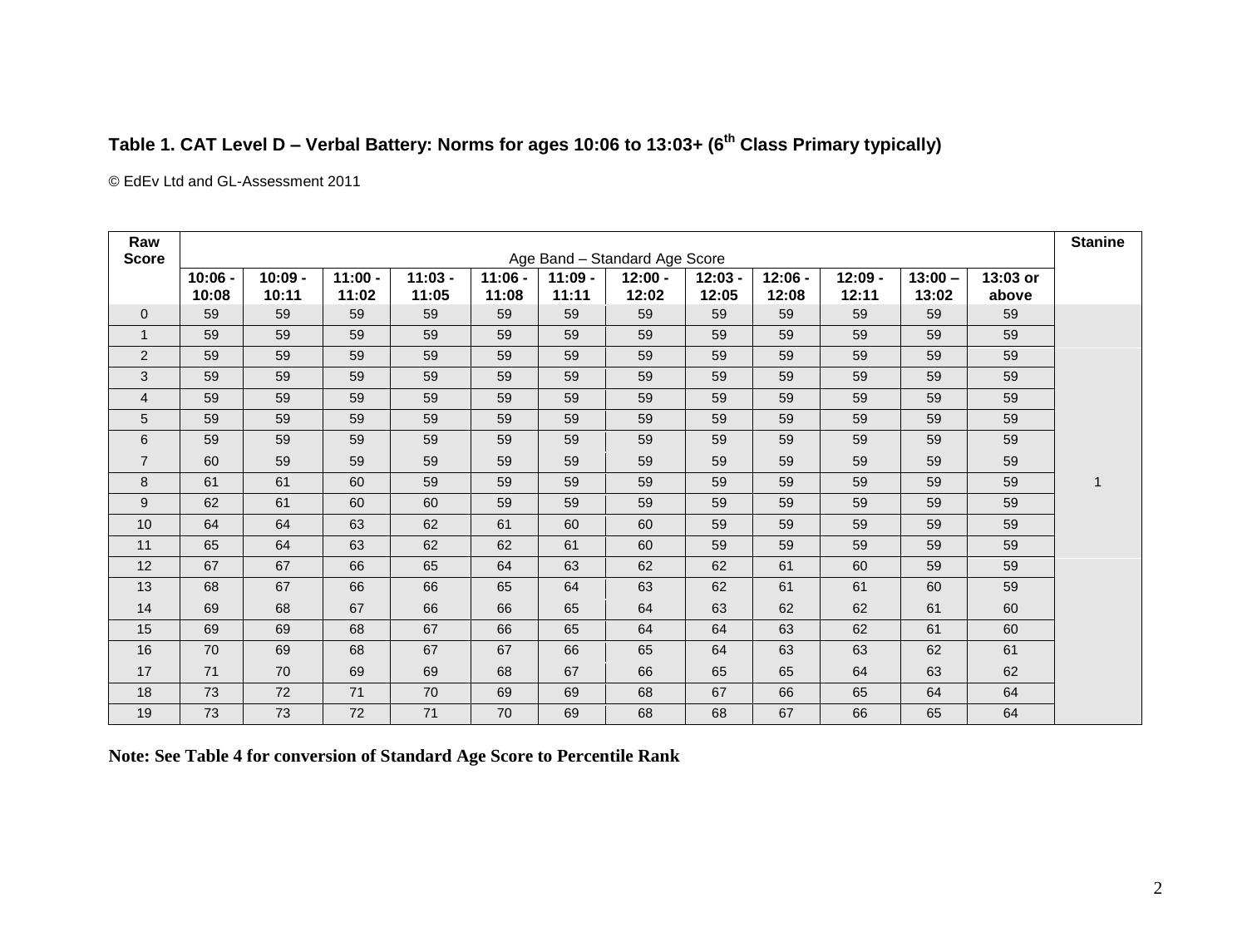| Table 1 continued. CAT Level D - Verbal Battery: Norms for ages 10:06 to 13:03+ (6 <sup>th</sup> Class Primary typically) |  |  |
|---------------------------------------------------------------------------------------------------------------------------|--|--|
|---------------------------------------------------------------------------------------------------------------------------|--|--|

| Raw          |           |           |           |           |           |           |                                            |           |           |           |           |          | <b>Stanine</b> |
|--------------|-----------|-----------|-----------|-----------|-----------|-----------|--------------------------------------------|-----------|-----------|-----------|-----------|----------|----------------|
| <b>Score</b> | $10:06 -$ | $10:09 -$ | $11:00 -$ | $11:03 -$ | $11:06 -$ | $11:09 -$ | Age Band - Standard Age Score<br>$12:00 -$ | $12:03 -$ | $12:06 -$ | $12:09 -$ | $13:00 -$ | 13:03 or |                |
|              | 10:08     | 10:11     | 11:02     | 11:05     | 11:08     | 11:11     | 12:02                                      | 12:05     | 12:08     | 12:11     | 13:02     | above    |                |
| 20           | 74        | 73        | 73        | 72        | 71        | 70        | 69                                         | 69        | 68        | 67        | 66        | 65       |                |
| 21           | 75        | 74        | 73        | 72        | 72        | 71        | 70                                         | 69        | 68        | 68        | 67        | 66       |                |
| 22           | 76        | 75        | 75        | 74        | 73        | 72        | 71                                         | 71        | 70        | 69        | 68        | 67       |                |
| 23           | 77        | 76        | 76        | 75        | 74        | 73        | 72                                         | 71        | 71        | 70        | 69        | 68       |                |
| 24           | 78        | 78        | 77        | 76        | 75        | 74        | 73                                         | 73        | 72        | 71        | 70        | 69       | 1              |
| 25           | 79        | 78        | 77        | 76        | 76        | 75        | 74                                         | 73        | 72        | 72        | 71        | 70       |                |
| 26           | 79        | 78        | 78        | 77        | 76        | 75        | 74                                         | 74        | 73        | 72        | 71        | 70       |                |
| 27           | 80        | 79        | 78        | 78        | 77        | 76        | 75                                         | 74        | 73        | 73        | 72        | 71       |                |
| 28           | 81        | 80        | 79        | 79        | 78        | 77        | 76                                         | 75        | 74        | 74        | 73        | 72       |                |
| 29           | 82        | 81        | 80        | 79        | 79        | 78        | 77                                         | 76        | 75        | 74        | 74        | 73       |                |
| 30           | 82        | 82        | 81        | 80        | 79        | 78        | 77                                         | 77        | 76        | 75        | 74        | 73       |                |
| 31           | 83        | 82        | 81        | 81        | 80        | 79        | 78                                         | 77        | 77        | 76        | 75        | 74       |                |
| 32           | 84        | 83        | 83        | 82        | 81        | 80        | 79                                         | 79        | 78        | 77        | 76        | 75       |                |
| 33           | 85        | 84        | 83        | 83        | 82        | 81        | 80                                         | 79        | 79        | 78        | 77        | 76       |                |
| 34           | 86        | 85        | 84        | 83        | 83        | 82        | 81                                         | 80        | 79        | 79        | 78        | 77       |                |
| 35           | 86        | 86        | 85        | 84        | 83        | 82        | 82                                         | 81        | 80        | 79        | 78        | 78       | 2              |
| 36           | 88        | 87        | 86        | 85        | 84        | 83        | 83                                         | 82        | 81        | 80        | 79        | 79       |                |
| 37           | 88        | 87        | 87        | 86        | 85        | 84        | 83                                         | 83        | 82        | 81        | 80        | 79       |                |
| 38           | 89        | 88        | 87        | 87        | 86        | 85        | 84                                         | 83        | 83        | 82        | 81        | 80       |                |
| 39           | 90        | 89        | 88        | 87        | 87        | 86        | 85                                         | 84        | 83        | 82        | 82        | 81       |                |

© EdEv Ltd and GL-Assessment 2011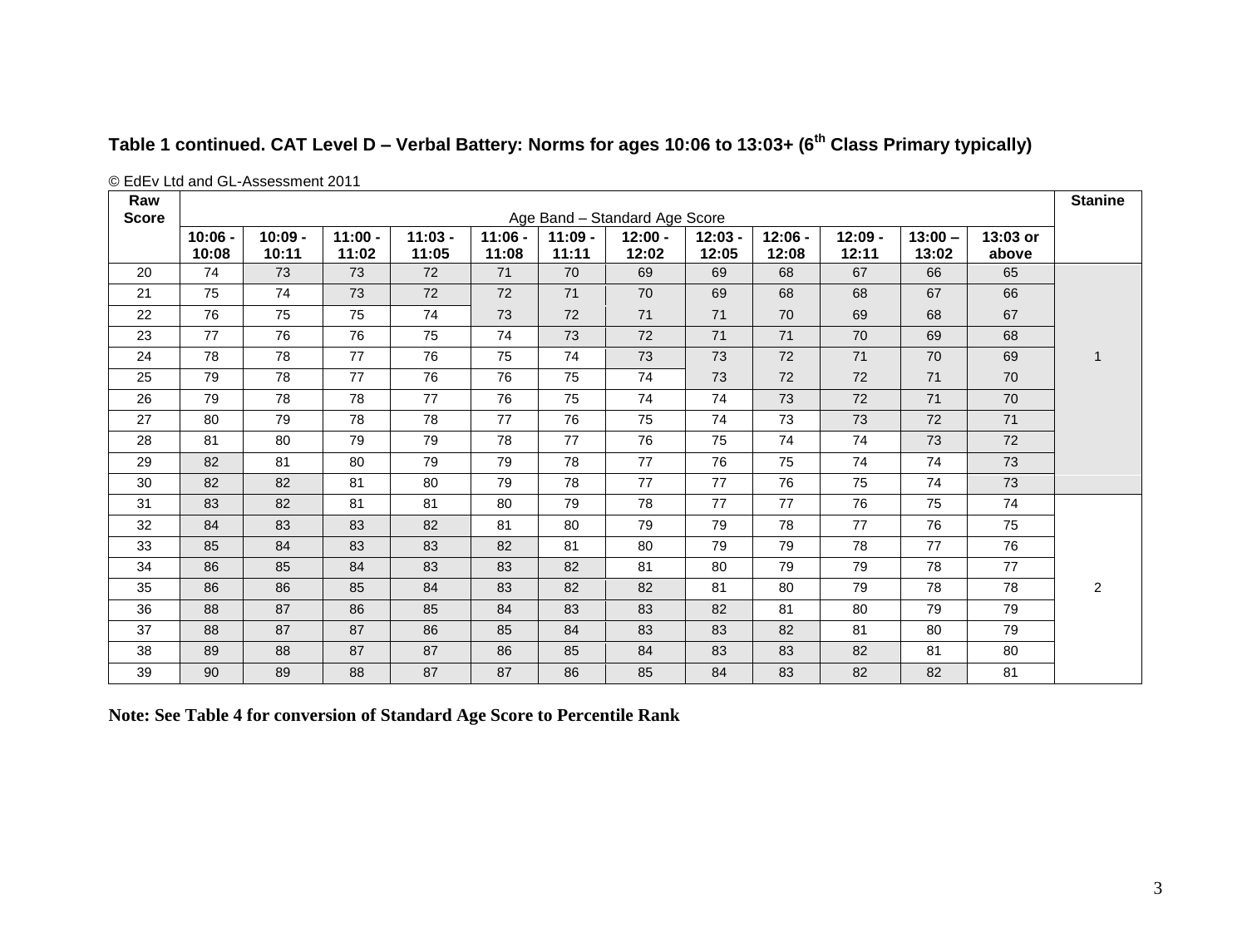### **Table 1 continued. CAT Level D – Verbal Battery: Norms for ages 10:06 to 13:03+ (6th Class Primary typically)**

| Raw<br><b>Score</b> |                    |                    |                    |                    |                    |                    | Age Band - Standard Age Score |                    |                    |                    |                    |                   | <b>Stanine</b> |
|---------------------|--------------------|--------------------|--------------------|--------------------|--------------------|--------------------|-------------------------------|--------------------|--------------------|--------------------|--------------------|-------------------|----------------|
|                     | $10:06 -$<br>10:08 | $10:09 -$<br>10:11 | $11:00 -$<br>11:02 | $11:03 -$<br>11:05 | $11:06 -$<br>11:08 | $11:09 -$<br>11:11 | $12:00 -$<br>12:02            | $12:03 -$<br>12:05 | $12:06 -$<br>12:08 | $12:09 -$<br>12:11 | $13:00 -$<br>13:02 | 13:03 or<br>above |                |
| 40                  | 90                 | 90                 | 89                 | 88                 | 87                 | 86                 | 86                            | 85                 | 84                 | 83                 | 82                 | 81                | $\overline{2}$ |
| 41                  | 91                 | 90                 | 89                 | 89                 | 88                 | 87                 | 86                            | 85                 | 85                 | 84                 | 83                 | 82                |                |
| 42                  | 92                 | 91                 | 90                 | 89                 | 89                 | 88                 | 87                            | 86                 | 85                 | 85                 | 84                 | 83                |                |
| 43                  | 93                 | 92                 | 91                 | 90                 | 89                 | 89                 | 88                            | 87                 | 86                 | 85                 | 84                 | 84                |                |
| 44                  | 93                 | 93                 | 92                 | 91                 | 90                 | 89                 | 89                            | 88                 | 87                 | 86                 | 85                 | 84                |                |
| 45                  | 94                 | 93                 | 92                 | 92                 | 91                 | 90                 | 89                            | 88                 | 88                 | 87                 | 86                 | 85                | 3              |
| 46                  | 95                 | 94                 | 93                 | 92                 | 92                 | 91                 | 90                            | 89                 | 88                 | 87                 | 87                 | 86                |                |
| 47                  | 95                 | 95                 | 94                 | 93                 | 92                 | 91                 | 91                            | 90                 | 89                 | 88                 | 87                 | 87                |                |
| 48                  | 96                 | 95                 | 95                 | 94                 | 93                 | 92                 | 91                            | 91                 | 90                 | 89                 | 88                 | 87                |                |
| 49                  | 97                 | 96                 | 95                 | 95                 | 94                 | 93                 | 92                            | 91                 | 90                 | 90                 | 89                 | 88                |                |
| 50                  | 98                 | 97                 | 96                 | 95                 | 95                 | 94                 | 93                            | 92                 | 91                 | 91                 | 90                 | 89                |                |
| 51                  | 99                 | 98                 | 97                 | 96                 | 95                 | 95                 | 94                            | 93                 | 92                 | 91                 | 91                 | 90                |                |
| 52                  | 99                 | 99                 | 98                 | 97                 | 96                 | 95                 | 95                            | 94                 | 93                 | 92                 | 91                 | 90                |                |
| 53                  | 100                | 100                | 99                 | 98                 | 97                 | 96                 | 96                            | 95                 | 94                 | 93                 | 92                 | 91                | 4              |
| 54                  | 101                | 101                | 100                | 99                 | 98                 | 97                 | 96                            | 96                 | 95                 | 94                 | 93                 | 92                |                |
| 55                  | 103                | 102                | 101                | 100                | 99                 | 99                 | 98                            | 97                 | 96                 | 95                 | 94                 | 94                |                |
| 56                  | 104                | 103                | 102                | 101                | 100                | 100                | 99                            | 98                 | 97                 | 96                 | 96                 | 95                |                |
| 57                  | 105                | 104                | 103                | 102                | 101                | 101                | 100                           | 99                 | 98                 | 97                 | 97                 | 96                |                |
| 58                  | 106                | 105                | 104                | 103                | 103                | 102                | 101                           | 100                | 99                 | 98                 | 98                 | 97                |                |
| 59                  | 107                | 106                | 105                | 104                | 103                | 103                | 102                           | 101                | 100                | 99                 | 99                 | 98                | 5              |

© EdEv Ltd and GL-Assessment 2011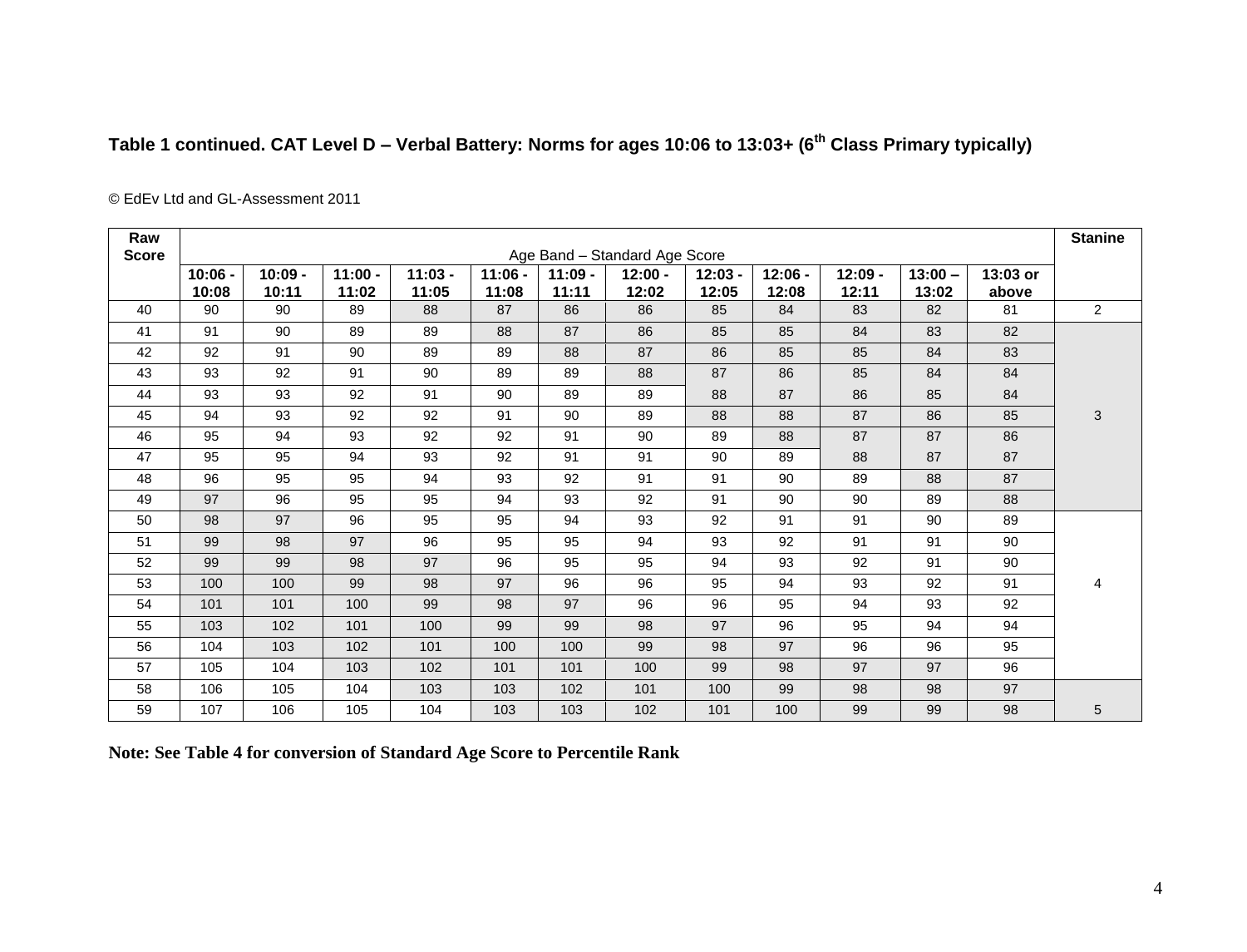### **Table 1 continued. CAT Level D – Verbal Battery: Norms for ages 10:06 to 13:03+ (6th Class Primary typically)**

| Raw<br><b>Score</b> |                    |                    |                    |                    |                    |                    | Age Band - Standard Age Score |                    |                    |                    |                    |                   | <b>Stanine</b> |
|---------------------|--------------------|--------------------|--------------------|--------------------|--------------------|--------------------|-------------------------------|--------------------|--------------------|--------------------|--------------------|-------------------|----------------|
|                     | $10:06 -$<br>10:08 | $10:09 -$<br>10:11 | $11:00 -$<br>11:02 | $11:03 -$<br>11:05 | $11:06 -$<br>11:08 | $11:09 -$<br>11:11 | $12:00 -$<br>12:02            | $12:03 -$<br>12:05 | $12:06 -$<br>12:08 | $12:09 -$<br>12:11 | $13:00 -$<br>13:02 | 13:03 or<br>above |                |
| 60                  | 108                | 107                | 106                | 106                | 105                | 104                | 103                           | 102                | 102                | 101                | 100                | 99                |                |
| 61                  | 110                | 109                | 108                | 107                | 106                | 105                | 105                           | 104                | 103                | 102                | 101                | 101               |                |
| 62                  | 111                | 110                | 109                | 108                | 107                | 106                | 106                           | 105                | 104                | 103                | 102                | 102               |                |
| 63                  | 112                | 111                | 110                | 109                | 108                | 108                | 107                           | 106                | 105                | 104                | 104                | 103               |                |
| 64                  | 113                | 112                | 111                | 110                | 110                | 109                | 108                           | 107                | 106                | 106                | 105                | 104               | 6              |
| 65                  | 114                | 114                | 113                | 112                | 111                | 110                | 110                           | 109                | 108                | 107                | 106                | 105               |                |
| 66                  | 115                | 115                | 114                | 113                | 112                | 111                | 111                           | 110                | 109                | 108                | 107                | 107               |                |
| 67                  | 117                | 116                | 116                | 115                | 114                | 113                | 112                           | 111                | 111                | 110                | 109                | 108               |                |
| 68                  | 119                | 118                | 117                | 117                | 116                | 115                | 114                           | 113                | 112                | 112                | 111                | 110               |                |
| 69                  | 121                | 120                | 119                | 118                | 117                | 117                | 116                           | 115                | 114                | 113                | 113                | 112               |                |
| 70                  | 123                | 122                | 121                | 120                | 119                | 118                | 118                           | 117                | 116                | 115                | 114                | 114               |                |
| 71                  | 125                | 124                | 123                | 122                | 121                | 120                | 120                           | 119                | 118                | 117                | 116                | 116               | $\overline{7}$ |
| 72                  | 127                | 126                | 125                | 125                | 124                | 123                | 122                           | 121                | 121                | 120                | 119                | 118               |                |
| 73                  | 131                | 130                | 129                | 128                | 127                | 127                | 126                           | 125                | 124                | 123                | 122                | 122               |                |
| 74                  | 134                | 133                | 133                | 132                | 131                | 130                | 129                           | 129                | 128                | 127                | 126                | 125               | 8              |
| 75                  | 137                | 136                | 135                | 134                | 134                | 133                | 132                           | 131                | 130                | 130                | 129                | 128               |                |
| 76                  | 140                | 139                | 139                | 138                | 137                | 136                | 135                           | 134                | 134                | 133                | 132                | 131               |                |
| 77                  | 141                | 141                | 141                | 141                | 141                | 141                | 141                           | 140                | 139                | 138                | 138                | 137               | 9              |
| 78                  | 141                | 141                | 141                | 141                | 141                | 141                | 141                           | 141                | 141                | 141                | 141                | 141               |                |

© EdEv Ltd and GL-Assessment 2011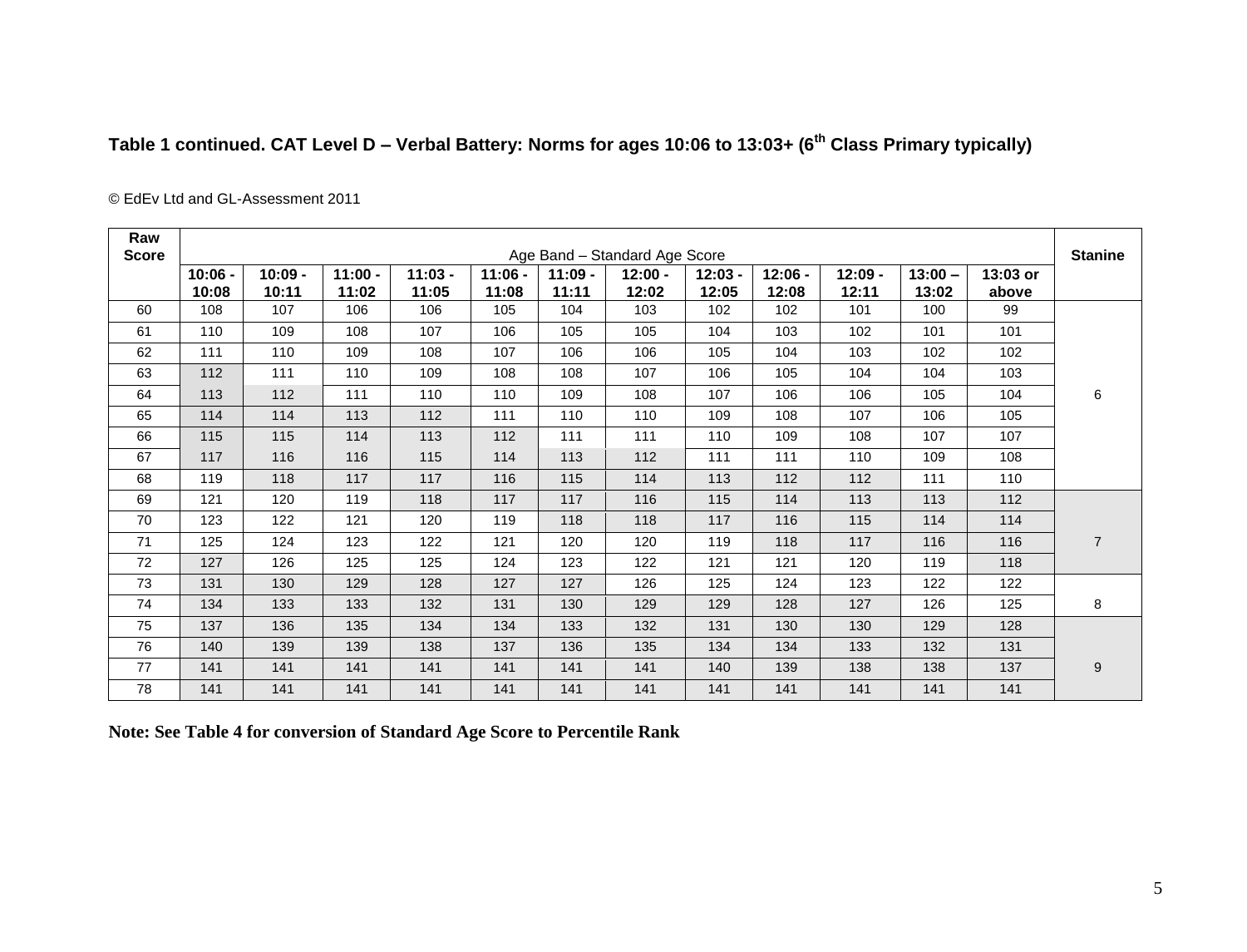| Table 2. CAT Level D - Quantitative Battery: Norms for ages 10:06 to 13:03+ (6 <sup>th</sup> Class Primary typically) |  |  |  |  |  |  |  |  |  |
|-----------------------------------------------------------------------------------------------------------------------|--|--|--|--|--|--|--|--|--|
|-----------------------------------------------------------------------------------------------------------------------|--|--|--|--|--|--|--|--|--|

© EdEv Ltd and GL-Assessment 2011

| Raw<br><b>Score</b> |                    |                    |                    |                    |                    |                    | Age Band - Standard Age Score |                    |                    |                    |                    |                   | <b>Stanine</b> |
|---------------------|--------------------|--------------------|--------------------|--------------------|--------------------|--------------------|-------------------------------|--------------------|--------------------|--------------------|--------------------|-------------------|----------------|
|                     | $10:06 -$<br>10:08 | $10:09 -$<br>10:11 | $11:00 -$<br>11:02 | $11:03 -$<br>11:05 | $11:06 -$<br>11:08 | $11:09 -$<br>11:11 | $12:00 -$<br>12:02            | $12:03 -$<br>12:05 | $12:06 -$<br>12:08 | $12:09 -$<br>12:11 | $13:00 -$<br>13:02 | 13:03 or<br>above |                |
| $\Omega$            | 59                 | 59                 | 59                 | 59                 | 59                 | 59                 | 59                            | 59                 | 59                 | 59                 | 59                 | 59                |                |
| -1                  | 59                 | 59                 | 59                 | 59                 | 59                 | 59                 | 59                            | 59                 | 59                 | 59                 | 59                 | 59                |                |
| $\overline{2}$      | 59                 | 59                 | 59                 | 59                 | 59                 | 59                 | 59                            | 59                 | 59                 | 59                 | 59                 | 59                |                |
| 3                   | 59                 | 59                 | 59                 | 59                 | 59                 | 59                 | 59                            | 59                 | 59                 | 59                 | 59                 | 59                |                |
| 4                   | 59                 | 59                 | 59                 | 59                 | 59                 | 59                 | 59                            | 59                 | 59                 | 59                 | 59                 | 59                |                |
| 5                   | 59                 | 59                 | 59                 | 59                 | 59                 | 59                 | 59                            | 59                 | 59                 | 59                 | 59                 | 59                |                |
| 6                   | 59                 | 59                 | 59                 | 59                 | 59                 | 59                 | 59                            | 59                 | 59                 | 59                 | 59                 | 59                |                |
| $\overline{7}$      | 61                 | 60                 | 59                 | 59                 | 59                 | 59                 | 59                            | 59                 | 59                 | 59                 | 59                 | 59                |                |
| 8                   | 66                 | 65                 | 64                 | 63                 | 62                 | 62                 | 61                            | 60                 | 59                 | 59                 | 59                 | 59                |                |
| 9                   | 68                 | 67                 | 66                 | 65                 | 64                 | 64                 | 63                            | 62                 | 61                 | 60                 | 59                 | 59                |                |
| 10                  | 70                 | 69                 | 68                 | 68                 | 67                 | 66                 | 65                            | 64                 | 63                 | 63                 | 62                 | 61                |                |
| 11                  | 72                 | 71                 | 70                 | 69                 | 69                 | 68                 | 67                            | 66                 | 65                 | 64                 | 64                 | 63                |                |
| 12                  | 73                 | 72                 | 71                 | 71                 | 70                 | 69                 | 68                            | 67                 | 66                 | 66                 | 65                 | 64                |                |
| 13                  | 74                 | 73                 | 72                 | 71                 | 71                 | 70                 | 69                            | 68                 | 67                 | 66                 | 66                 | 65                |                |
| 14                  | 75                 | 74                 | 73                 | 72                 | 71                 | 70                 | 70                            | 69                 | 68                 | 67                 | 66                 | 65                |                |
| 15                  | 77                 | 76                 | 75                 | 74                 | 73                 | 72                 | 72                            | 71                 | 70                 | 69                 | 68                 | 67                |                |
| 16                  | 78                 | 77                 | 76                 | 76                 | 75                 | 74                 | 73                            | 72                 | 71                 | 71                 | 70                 | 69                |                |
| 17                  | 79                 | 78                 | 78                 | 77                 | 76                 | 75                 | 74                            | 73                 | 73                 | 72                 | 71                 | 70                |                |
| 18                  | 80                 | 79                 | 79                 | 78                 | 77                 | 76                 | 75                            | 74                 | 74                 | 73                 | 72                 | 71                |                |
| 19                  | 81                 | 81                 | 80                 | 79                 | 78                 | 77                 | 76                            | 76                 | 75                 | 74                 | 73                 | 72                |                |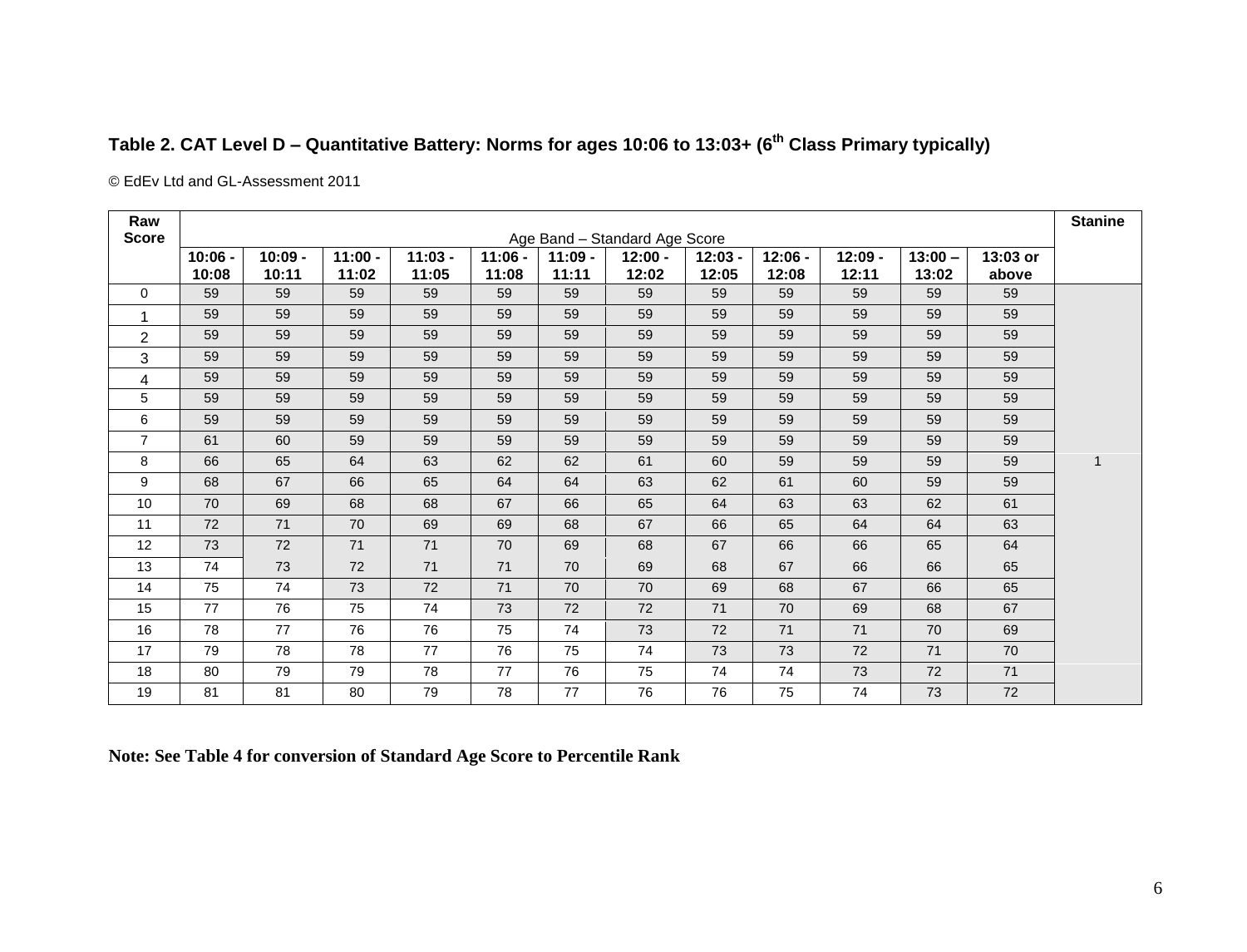|                     |                    | © EdEv Ltd and GL-Assessment 2011 |                    |                    |                    |                    |                               |                    |                    |                    |                    |                   |                |
|---------------------|--------------------|-----------------------------------|--------------------|--------------------|--------------------|--------------------|-------------------------------|--------------------|--------------------|--------------------|--------------------|-------------------|----------------|
| Raw<br><b>Score</b> |                    |                                   |                    |                    |                    |                    | Age Band - Standard Age Score |                    |                    |                    |                    |                   | <b>Stanine</b> |
|                     | $10:06 -$<br>10:08 | $10:09 -$<br>10:11                | $11:00 -$<br>11:02 | $11:03 -$<br>11:05 | $11:06 -$<br>11:08 | $11:09 -$<br>11:11 | $12:00 -$<br>12:02            | $12:03 -$<br>12:05 | $12:06 -$<br>12:08 | $12:09 -$<br>12:11 | $13:00 -$<br>13:02 | 13:03 or<br>above |                |
| 20                  | 82                 | 82                                | 81                 | 80                 | 79                 | 78                 | 77                            | 77                 | 76                 | 75                 | 74                 | 73                | $\mathbf{1}$   |
| 21                  | 83                 | 83                                | 82                 | 81                 | 80                 | 79                 | 78                            | 77                 | 77                 | 76                 | 75                 | 74                |                |
| 22                  | 84                 | 83                                | 82                 | 82                 | 81                 | 80                 | 79                            | 78                 | 77                 | 77                 | 76                 | 75                |                |
| 23                  | 85                 | 84                                | 83                 | 83                 | 82                 | 81                 | 80                            | 79                 | 78                 | 78                 | 77                 | 76                |                |
| 24                  | 86                 | 85                                | 85                 | 84                 | 83                 | 82                 | 81                            | 80                 | 80                 | 79                 | 78                 | 77                | 2              |
| 25                  | 87                 | 87                                | 86                 | 85                 | 84                 | 83                 | 82                            | 82                 | 81                 | 80                 | 79                 | 78                |                |
| 26                  | 88                 | 88                                | 87                 | 86                 | 85                 | 84                 | 83                            | 83                 | 82                 | 81                 | 80                 | 79                |                |
| 27                  | 90                 | 89                                | 88                 | 87                 | 86                 | 86                 | 85                            | 84                 | 83                 | 82                 | 81                 | 81                |                |
| 28                  | 91                 | 90                                | 89                 | 88                 | 87                 | 87                 | 86                            | 85                 | 84                 | 83                 | 82                 | 82                |                |
| 29                  | 92                 | 91                                | 90                 | 89                 | 88                 | 87                 | 87                            | 86                 | 85                 | 84                 | 83                 | 82                |                |
| 30                  | 93                 | 92                                | 91                 | 90                 | 89                 | 88                 | 88                            | 87                 | 86                 | 85                 | 84                 | 83                |                |
| 31                  | 94                 | 93                                | 92                 | 91                 | 90                 | 89                 | 89                            | 88                 | 87                 | 86                 | 85                 | 84                | 3              |
| 32                  | 95                 | 94                                | 93                 | 92                 | 91                 | 91                 | 90                            | 89                 | 88                 | 87                 | 86                 | 86                |                |
| 33                  | 96                 | 95                                | 94                 | 93                 | 93                 | 92                 | 91                            | 90                 | 89                 | 88                 | 88                 | 87                |                |
| 34                  | 97                 | 96                                | 95                 | 95                 | 94                 | 93                 | 92                            | 91                 | 90                 | 90                 | 89                 | 88                |                |
| 35                  | 98                 | 97                                | 96                 | 95                 | 95                 | 94                 | 93                            | 92                 | 91                 | 90                 | 90                 | 89                |                |
| 36                  | 99                 | 98                                | 97                 | 97                 | 96                 | 95                 | 94                            | 93                 | 92                 | 92                 | 91                 | 90                |                |
| 37                  | 100                | 99                                | 99                 | 98                 | 97                 | 96                 | 95                            | 94                 | 93                 | 93                 | 92                 | 91                | 4              |
| 38                  | 101                | 100                               | 99                 | 98                 | 98                 | 97                 | 96                            | 95                 | 94                 | 93                 | 93                 | 92                |                |
| 39                  | 102                | 101                               | 100                | 100                | 99                 | 98                 | 97                            | 96                 | 95                 | 95                 | 94                 | 93                |                |

#### **Table 2 continued. CAT Level D – Quantitative Battery: Norms for ages 10:06 to 13:03+ (6th Class Primary typically)**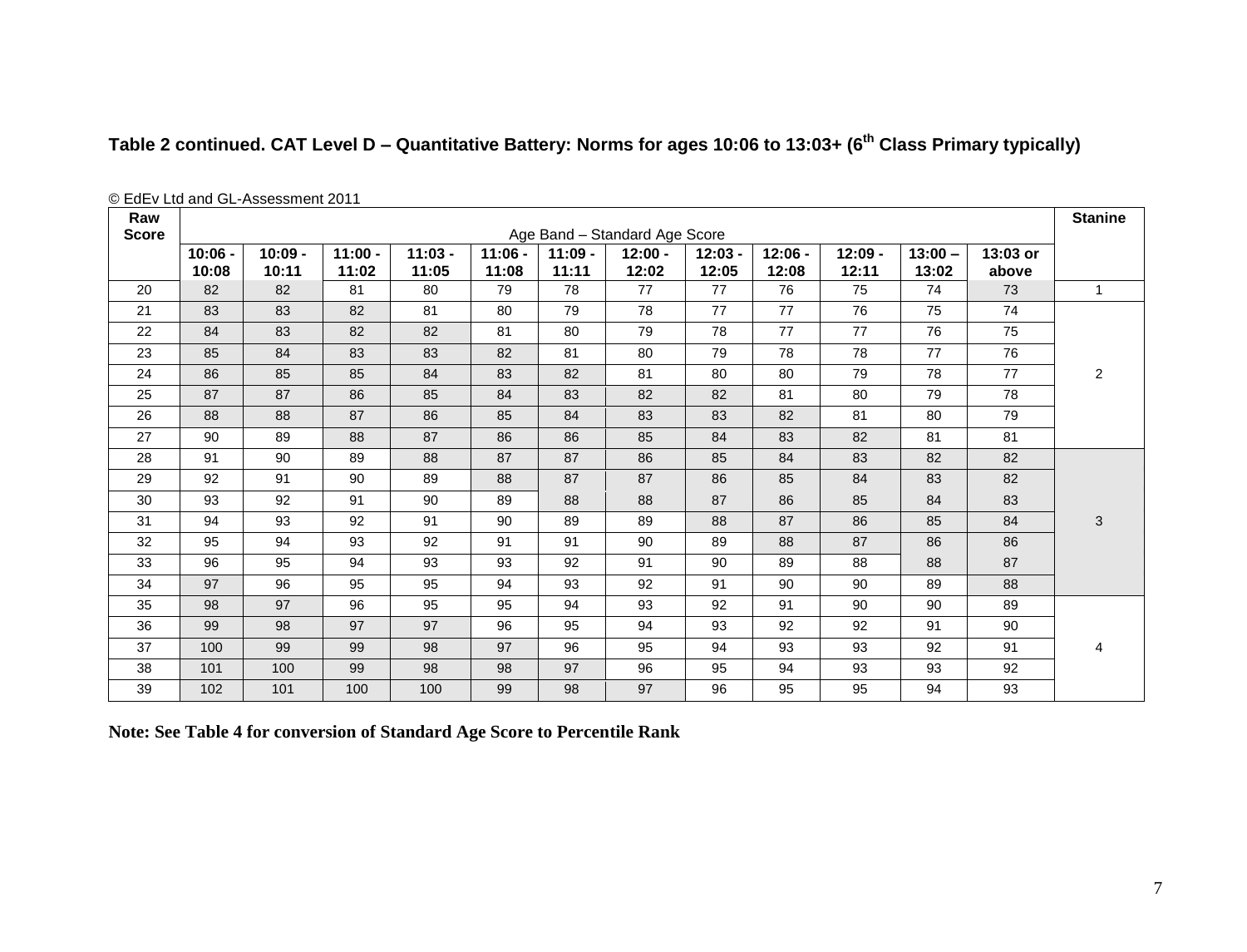| Raw<br><b>Score</b> |                    |                    |                    |                    |                    |                    | Age Band - Standard Age Score |                    |                    |                    |                    |                   | <b>Stanine</b>   |
|---------------------|--------------------|--------------------|--------------------|--------------------|--------------------|--------------------|-------------------------------|--------------------|--------------------|--------------------|--------------------|-------------------|------------------|
|                     | $10:06 -$<br>10:08 | $10:09 -$<br>10:11 | $11:00 -$<br>11:02 | $11:03 -$<br>11:05 | $11:06 -$<br>11:08 | $11:09 -$<br>11:11 | $12:00 -$<br>12:02            | $12:03 -$<br>12:05 | $12:06 -$<br>12:08 | $12:09 -$<br>12:11 | $13:00 -$<br>13:02 | 13:03 or<br>above |                  |
| 40                  | 103                | 102                | 101                | 101                | 100                | 99                 | 98                            | 97                 | 96                 | 96                 | 95                 | 94                |                  |
| 41                  | 104                | 103                | 102                | 101                | 101                | 100                | 99                            | 98                 | 97                 | 96                 | 96                 | 95                | 4                |
| 42                  | 105                | 104                | 103                | 103                | 102                | 101                | 100                           | 99                 | 98                 | 98                 | 97                 | 96                |                  |
| 43                  | 107                | 106                | 105                | 104                | 103                | 102                | 102                           | 101                | 100                | 99                 | 98                 | 97                |                  |
| 44                  | 108                | 107                | 106                | 105                | 104                | 103                | 103                           | 102                | 101                | 100                | 99                 | 98                |                  |
| 45                  | 109                | 108                | 107                | 106                | 106                | 105                | 104                           | 103                | 102                | 101                | 101                | 100               | 5                |
| 46                  | 110                | 109                | 109                | 108                | 107                | 106                | 105                           | 104                | 104                | 103                | 102                | 101               |                  |
| 47                  | 111                | 111                | 110                | 109                | 108                | 107                | 106                           | 106                | 105                | 104                | 103                | 102               |                  |
| 48                  | 113                | 112                | 111                | 110                | 109                | 109                | 108                           | 107                | 106                | 105                | 104                | 104               |                  |
| 49                  | 115                | 114                | 113                | 112                | 111                | 111                | 110                           | 109                | 108                | 107                | 106                | 106               |                  |
| 50                  | 117                | 116                | 115                | 114                | 113                | 113                | 112                           | 111                | 110                | 109                | 108                | 107               | 6                |
| 51                  | 119                | 118                | 117                | 116                | 115                | 114                | 114                           | 113                | 112                | 111                | 110                | 109               |                  |
| 52                  | 121                | 120                | 119                | 118                | 118                | 117                | 116                           | 115                | 114                | 113                | 113                | 112               |                  |
| 53                  | 123                | 123                | 122                | 121                | 120                | 119                | 118                           | 118                | 117                | 116                | 115                | 114               | $\overline{7}$   |
| 54                  | 125                | 124                | 124                | 123                | 122                | 121                | 120                           | 119                | 119                | 118                | 117                | 116               |                  |
| 55                  | 129                | 128                | 127                | 126                | 126                | 125                | 124                           | 123                | 122                | 121                | 121                | 120               |                  |
| 56                  | 133                | 132                | 131                | 130                | 130                | 129                | 128                           | 127                | 126                | 125                | 125                | 124               | 8                |
| 57                  | 141                | 140                | 139                | 138                | 137                | 137                | 136                           | 135                | 134                | 133                | 132                | 132               |                  |
| 58                  | 141                | 141                | 141                | 141                | 141                | 141                | 141                           | 141                | 141                | 141                | 141                | 141               | $\boldsymbol{9}$ |

**Table 2 continued. CAT Level D – Quantitative Battery: Norms for ages 10:06 to 13:03+ (6th Class Primary typically)** © EdEv Ltd and GL-Assessment 2011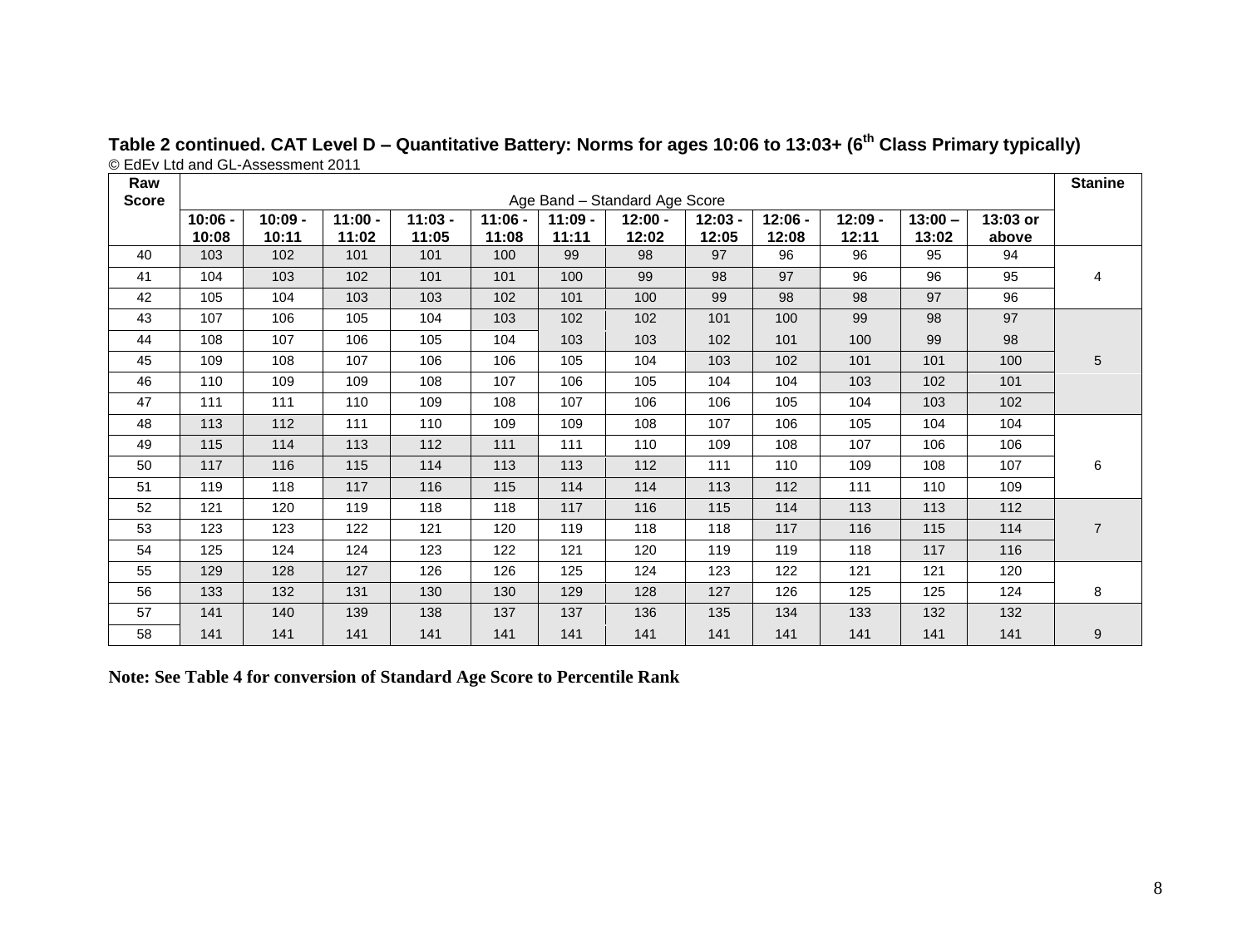| Raw<br><b>Score</b> |                    | $\bullet$ LuLy Liu and OL Mootoonicht Lot it |                    |                    |                    |                    | Age Band - Standard Age Score |                    |                    |                    |                    |                   | <b>Stanine</b> |
|---------------------|--------------------|----------------------------------------------|--------------------|--------------------|--------------------|--------------------|-------------------------------|--------------------|--------------------|--------------------|--------------------|-------------------|----------------|
|                     | $10:06 -$<br>10:08 | $10:09 -$<br>10:11                           | $11:00 -$<br>11:02 | $11:03 -$<br>11:05 | $11:06 -$<br>11:08 | $11:09 -$<br>11:11 | $12:00 -$<br>12:02            | $12:03 -$<br>12:05 | $12:06 -$<br>12:08 | $12:09 -$<br>12:11 | $13:00 -$<br>13:02 | 13:03 or<br>above |                |
| $\Omega$            | 59                 | 59                                           | 59                 | 59                 | 59                 | 59                 | 59                            | 59                 | 59                 | 59                 | 59                 | 59                |                |
| -1                  | 59                 | 59                                           | 59                 | 59                 | 59                 | 59                 | 59                            | 59                 | 59                 | 59                 | 59                 | 59                |                |
| $\overline{2}$      | 59                 | 59                                           | 59                 | 59                 | 59                 | 59                 | 59                            | 59                 | 59                 | 59                 | 59                 | 59                |                |
| 3                   | 59                 | 59                                           | 59                 | 59                 | 59                 | 59                 | 59                            | 59                 | 59                 | 59                 | 59                 | 59                |                |
| $\overline{4}$      | 59                 | 59                                           | 59                 | 59                 | 59                 | 59                 | 59                            | 59                 | 59                 | 59                 | 59                 | 59                |                |
| 5                   | 60                 | 59                                           | 59                 | 59                 | 59                 | 59                 | 59                            | 59                 | 59                 | 59                 | 59                 | 59                |                |
| 6                   | 63                 | 62                                           | 61                 | 60                 | 59                 | 59                 | 59                            | 59                 | 59                 | 59                 | 59                 | 59                |                |
| $\overline{7}$      | 65                 | 64                                           | 63                 | 62                 | 61                 | 61                 | 60                            | 59                 | 59                 | 59                 | 59                 | 59                |                |
| 8                   | 67                 | 66                                           | 65                 | 64                 | 64                 | 63                 | 62                            | 61                 | 60                 | 59                 | 59                 | 59                |                |
| 9                   | 69                 | 68                                           | 67                 | 67                 | 66                 | 65                 | 64                            | 63                 | 62                 | 61                 | 61                 | 60                |                |
| 10                  | 72                 | 72                                           | 71                 | 70                 | 69                 | 68                 | 67                            | 66                 | 66                 | 65                 | 64                 | 63                |                |
| 11                  | 75                 | 75                                           | 74                 | 73                 | 72                 | 71                 | 70                            | 69                 | 69                 | 68                 | 67                 | 66                |                |
| 12                  | 77                 | 76                                           | 75                 | 74                 | 74                 | 73                 | 72                            | 71                 | 70                 | 69                 | 69                 | 68                |                |
| 13                  | 79                 | 78                                           | 77                 | 76                 | 75                 | 75                 | 74                            | 73                 | 72                 | 71                 | 70                 | 69                |                |
| 14                  | 81                 | 80                                           | 79                 | 78                 | 78                 | 77                 | 76                            | 75                 | 74                 | 73                 | 72                 | 72                |                |
| 15                  | 82                 | 81                                           | 80                 | 79                 | 78                 | 77                 | 77                            | 76                 | 75                 | 74                 | 73                 | 72                |                |
| 16                  | 83                 | 82                                           | 81                 | 80                 | 80                 | 79                 | 78                            | 77                 | 76                 | 75                 | 74                 | 74                |                |
| 17                  | 84                 | 83                                           | 83                 | 82                 | 81                 | 80                 | 79                            | 78                 | 78                 | 77                 | 76                 | 75                |                |
| 18                  | 86                 | 85                                           | 84                 | 83                 | 82                 | 81                 | 81                            | 80                 | 79                 | 78                 | 77                 | 76                | $\overline{a}$ |
| 19                  | 87                 | 86                                           | 85                 | 84                 | 83                 | 82                 | 82                            | 81                 | 80                 | 79                 | 78                 | 77                |                |

### **Table 3. CAT Level D – Non-Verbal Battery: Norms for ages 10:06 to 13:03+ (6th Class Primary typically)**

© EdEv Ltd and GL-Assessment 2011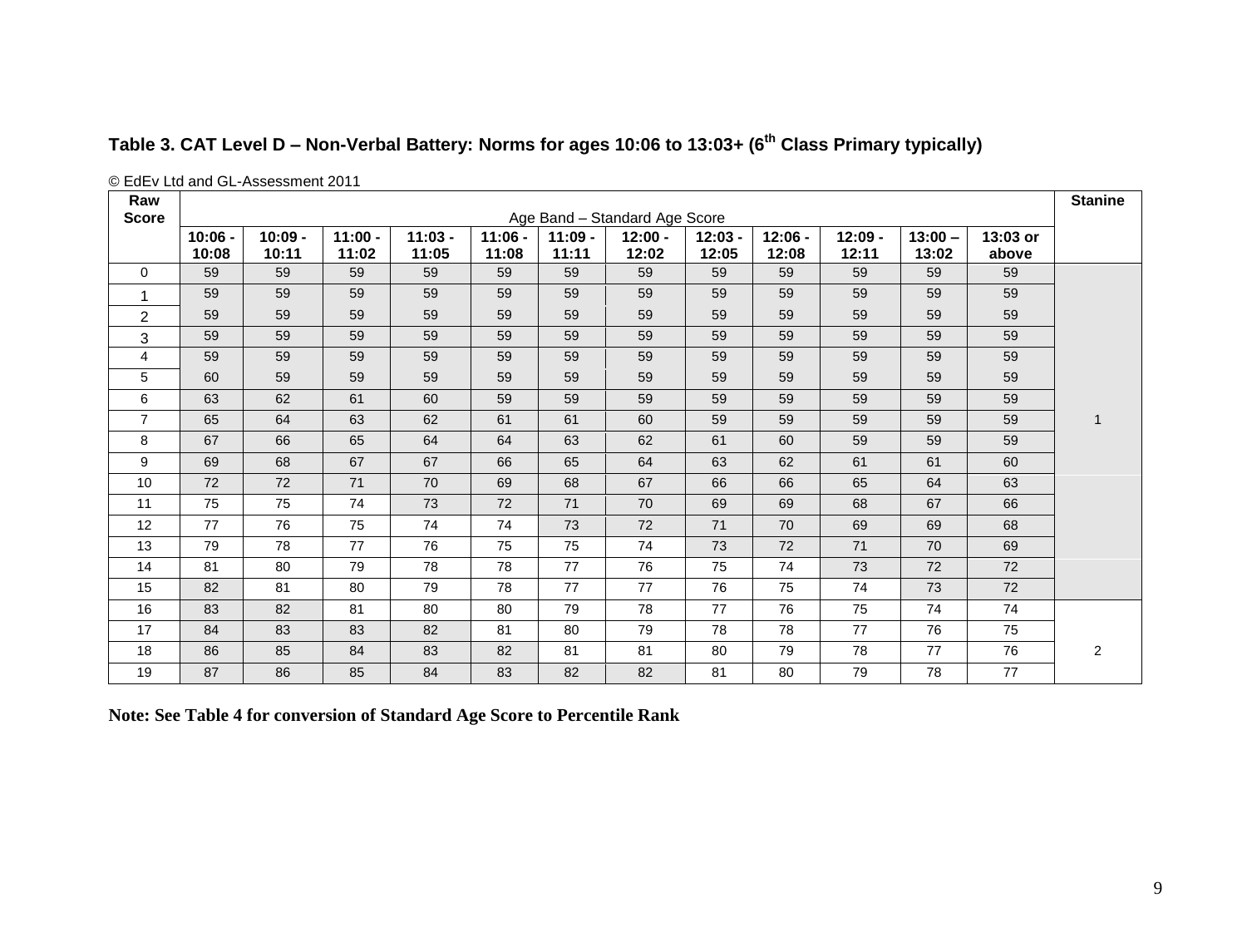| Raw<br><b>Score</b> |                    |                    |                    |                    |                    |                    | Age Band - Standard Age Score |                    |                    |                    |                    |                   | <b>Stanine</b> |
|---------------------|--------------------|--------------------|--------------------|--------------------|--------------------|--------------------|-------------------------------|--------------------|--------------------|--------------------|--------------------|-------------------|----------------|
|                     | $10:06 -$<br>10:08 | $10:09 -$<br>10:11 | $11:00 -$<br>11:02 | $11:03 -$<br>11:05 | $11:06 -$<br>11:08 | $11:09 -$<br>11:11 | $12:00 -$<br>12:02            | $12:03 -$<br>12:05 | $12:06 -$<br>12:08 | $12:09 -$<br>12:11 | $13:00 -$<br>13:02 | 13:03 or<br>above |                |
| 20                  | 88                 | 87                 | 86                 | 85                 | 84                 | 83                 | 83                            | 82                 | 81                 | 80                 | 79                 | 78                |                |
| 21                  | 89                 | 88                 | 87                 | 86                 | 86                 | 85                 | 84                            | 83                 | 82                 | 81                 | 80                 | 80                | $\overline{2}$ |
| 22                  | 90                 | 89                 | 88                 | 87                 | 87                 | 86                 | 85                            | 84                 | 83                 | 82                 | 81                 | 81                |                |
| 23                  | 91                 | 90                 | 89                 | 88                 | 87                 | 86                 | 86                            | 85                 | 84                 | 83                 | 82                 | 81                |                |
| 24                  | 92                 | 91                 | 90                 | 89                 | 88                 | 87                 | 87                            | 86                 | 85                 | 84                 | 83                 | 82                |                |
| 25                  | 93                 | 92                 | 91                 | 90                 | 89                 | 88                 | 87                            | 87                 | 86                 | 85                 | 84                 | 83                |                |
| 26                  | 93                 | 93                 | 92                 | 91                 | 90                 | 89                 | 88                            | 87                 | 87                 | 86                 | 85                 | 84                |                |
| 27                  | 94                 | 93                 | 92                 | 91                 | 91                 | 90                 | 89                            | 88                 | 87                 | 86                 | 85                 | 85                | 3              |
| 28                  | 95                 | 94                 | 93                 | 92                 | 91                 | 90                 | 90                            | 89                 | 88                 | 87                 | 86                 | 85                |                |
| 29                  | 96                 | 95                 | 94                 | 93                 | 92                 | 91                 | 90                            | 90                 | 89                 | 88                 | 87                 | 86                |                |
| 30                  | 96                 | 95                 | 95                 | 94                 | 93                 | 92                 | 91                            | 90                 | 90                 | 89                 | 88                 | 87                |                |
| 31                  | 97                 | 96                 | 96                 | 95                 | 94                 | 93                 | 92                            | 91                 | 90                 | 90                 | 89                 | 88                |                |
| 32                  | 98                 | 97                 | 96                 | 96                 | 95                 | 94                 | 93                            | 92                 | 91                 | 90                 | 90                 | 89                |                |
| 33                  | 99                 | 98                 | 97                 | 96                 | 95                 | 95                 | 94                            | 93                 | 92                 | 91                 | 90                 | 89                |                |
| 34                  | 100                | 99                 | 98                 | 97                 | 96                 | 95                 | 95                            | 94                 | 93                 | 92                 | 91                 | 90                |                |
| 35                  | 101                | 100                | 99                 | 98                 | 97                 | 96                 | 95                            | 95                 | 94                 | 93                 | 92                 | 91                |                |
| 36                  | 101                | 100                | 99                 | 99                 | 98                 | 97                 | 96                            | 95                 | 94                 | 94                 | 93                 | 92                | 4              |
| 37                  | 102                | 101                | 100                | 100                | 99                 | 98                 | 97                            | 96                 | 95                 | 95                 | 94                 | 93                |                |
| 38                  | 103                | 102                | 101                | 100                | 100                | 99                 | 98                            | 97                 | 96                 | 95                 | 95                 | 94                |                |
| 39                  | 104                | 103                | 103                | 102                | 101                | 100                | 99                            | 98                 | 97                 | 97                 | 96                 | 95                |                |

**Table 3 continued. CAT Level D – Non-Verbal Battery: Norms for ages 10:06 to 13:03+ (6th Class Primary typically)** © EdEv Ltd and GL-Assessment 2011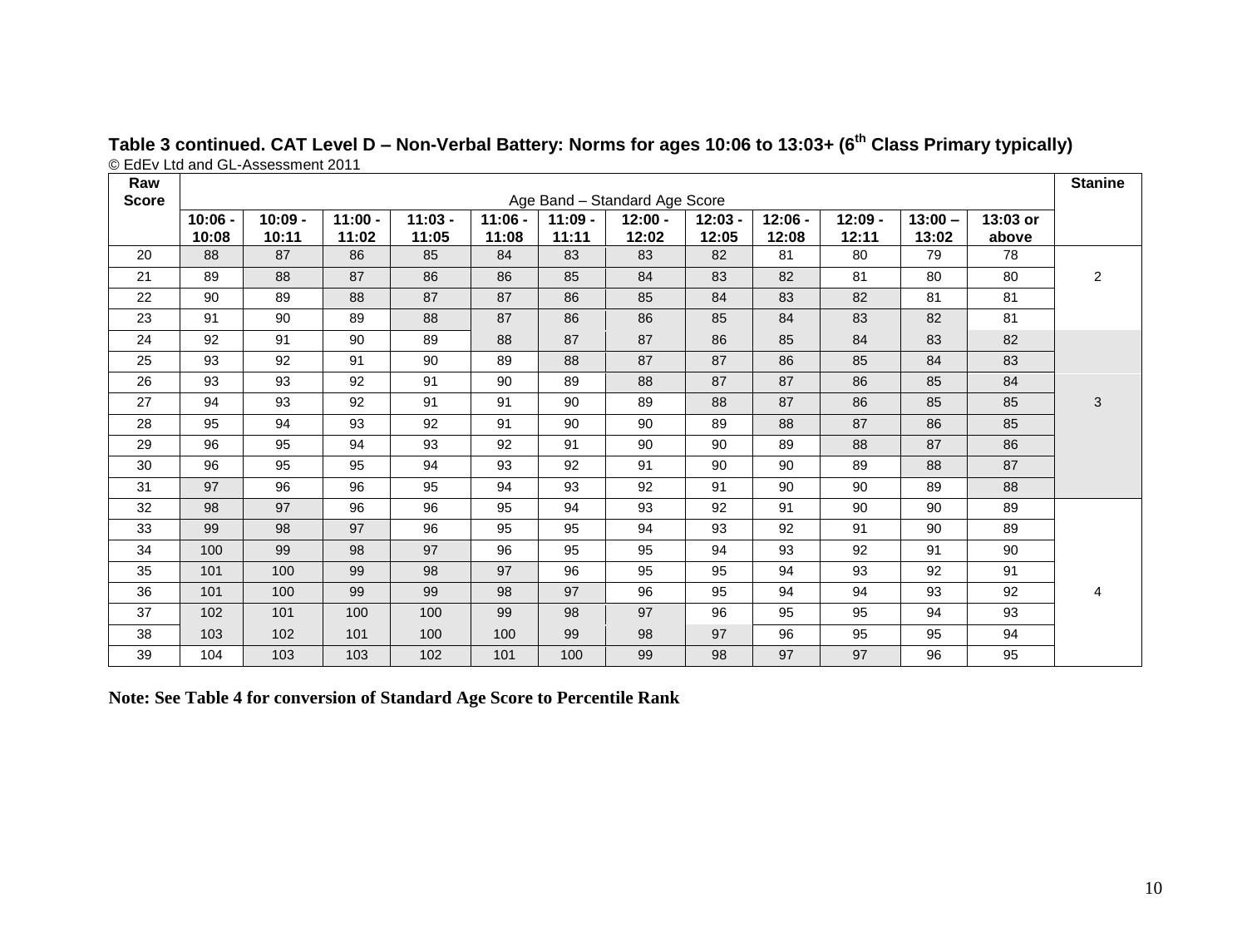| Raw          |                    |                    |                    |                    |                    |                    |                               |                    |                    |                    |                    |                   | <b>Stanine</b> |
|--------------|--------------------|--------------------|--------------------|--------------------|--------------------|--------------------|-------------------------------|--------------------|--------------------|--------------------|--------------------|-------------------|----------------|
| <b>Score</b> |                    |                    |                    |                    |                    |                    | Age Band - Standard Age Score |                    |                    |                    |                    |                   |                |
|              | $10:06 -$<br>10:08 | $10:09 -$<br>10:11 | $11:00 -$<br>11:02 | $11:03 -$<br>11:05 | $11:06 -$<br>11:08 | $11:09 -$<br>11:11 | $12:00 -$<br>12:02            | $12:03 -$<br>12:05 | $12:06 -$<br>12:08 | $12:09 -$<br>12:11 | $13:00 -$<br>13:02 | 13:03 or<br>above |                |
| 40           | 105                | 104                | 103                | 103                | 102                | 101                | 100                           | 99                 | 98                 | 98                 | 97                 | 96                | $\overline{4}$ |
| 41           | 106                | 105                | 104                | 103                | 102                | 102                | 101                           | 100                | 99                 | 98                 | 97                 | 97                |                |
| 42           | 107                | 106                | 105                | 104                | 103                | 103                | 102                           | 101                | 100                | 99                 | 98                 | 98                |                |
| 43           | 108                | 107                | 106                | 105                | 104                | 104                | 103                           | 102                | 101                | 100                | 99                 | 99                |                |
| 44           | 109                | 108                | 107                | 106                | 105                | 105                | 104                           | 103                | 102                | 101                | 100                | 99                | 5              |
| 45           | 110                | 109                | 108                | 107                | 106                | 105                | 105                           | 104                | 103                | 102                | 101                | 100               |                |
| 46           | 111                | 110                | 109                | 108                | 108                | 107                | 106                           | 105                | 104                | 103                | 102                | 102               |                |
| 47           | 112                | 111                | 110                | 109                | 109                | 108                | 107                           | 106                | 105                | 104                | 104                | 103               |                |
| 48           | 113                | 112                | 111                | 111                | 110                | 109                | 108                           | 107                | 106                | 105                | 105                | 104               |                |
| 49           | 114                | 114                | 113                | 112                | 111                | 110                | 109                           | 108                | 108                | 107                | 106                | 105               |                |
| 50           | 116                | 115                | 114                | 113                | 112                | 111                | 111                           | 110                | 109                | 108                | 107                | 106               |                |
| 51           | 117                | 116                | 115                | 114                | 113                | 112                | 112                           | 111                | 110                | 109                | 108                | 107               | 6              |
| 52           | 118                | 117                | 116                | 116                | 115                | 114                | 113                           | 112                | 111                | 110                | 110                | 109               |                |
| 53           | 120                | 119                | 118                | 117                | 116                | 115                | 114                           | 114                | 113                | 112                | 111                | 110               |                |
| 54           | 121                | 120                | 120                | 119                | 118                | 117                | 116                           | 115                | 114                | 114                | 113                | 112               |                |
| 55           | 123                | 122                | 121                | 120                | 119                | 118                | 118                           | 117                | 116                | 115                | 114                | 113               |                |
| 56           | 124                | 124                | 123                | 122                | 121                | 120                | 119                           | 119                | 118                | 117                | 116                | 115               | $\overline{7}$ |
| 57           | 127                | 126                | 125                | 124                | 123                | 122                | 122                           | 121                | 120                | 119                | 118                | 117               |                |
| 58           | 129                | 128                | 127                | 126                | 125                | 124                | 123                           | 123                | 122                | 121                | 120                | 119               |                |
| 59           | 130                | 129                | 129                | 128                | 127                | 126                | 125                           | 124                | 124                | 123                | 122                | 121               |                |
| 60           | 133                | 132                | 131                | 130                | 129                | 128                | 128                           | 127                | 126                | 125                | 124                | 123               | 8              |
| 61           | 135                | 134                | 133                | 132                | 132                | 131                | 130                           | 129                | 128                | 127                | 127                | 126               |                |
| 62           | 138                | 137                | 136                | 135                | 134                | 133                | 133                           | 132                | 131                | 130                | 129                | 128               |                |
| 63           | 141                | 140                | 139                | 138                | 137                | 137                | 136                           | 135                | 134                | 133                | 132                | 132               |                |
| 64           | 141                | 141                | 141                | 141                | 141                | 140                | 139                           | 138                | 138                | 137                | 136                | 135               | 9              |
| 65           | 141                | 141                | 141                | 141                | 141                | 141                | 141                           | 141                | 141                | 141                | 141                | 141               |                |
| 66           | 141                | 141                | 141                | 141                | 141                | 141                | 141                           | 141                | 141                | 141                | 141                | 141               |                |

#### **Table 3 continued. CAT Level D – Non-Verbal Battery: Norms for ages 10:06 to 13:03+ (6th Class Primary typically)** © EdEv Ltd and GL-Assessment 2011